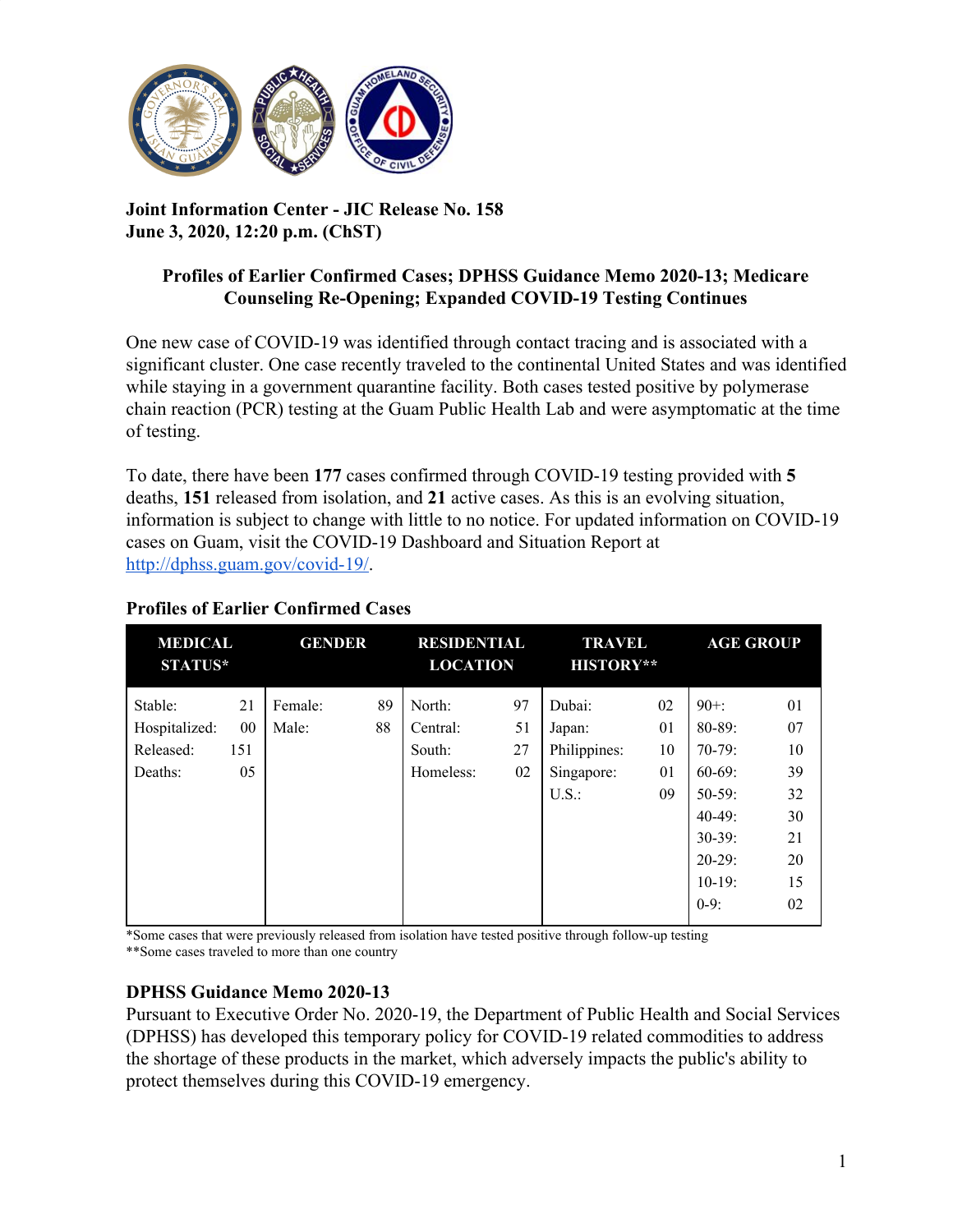Consumer antiseptic rubs shall mean products that are intended to be used when soap and water are not available, and are left on and not rinsed off with water after application. This policy does not apply to antiseptic rubs for use by healthcare professionals in a hospital, clinic, or other healthcare settings. Antiseptic rubs used in healthcare settings must comply with local and federal laws, including the temporary guidance documents issued by the U.S. Food and Drug Administration for these products. This policy shall be effective immediately and shall terminate upon the declaration of Pandemic Condition of Readiness 4 or when the public health emergency is rescinded.

In taking a similar approach as the U.S. Food Drug Administration (FDA), DPHSS does not intend to take action against businesses or individuals who import, distribute, or sell consumer antiseptic rubs, provided that the following criteria are met:

- 1. The product is properly labeled in English or Chamorro.
- 2. Labels shall be clear, legible, prominent, conspicuous. and proportionate to the size of the product, as determined by DPHSS.
- 3. The principal display panel (portion of the product most likely to be displayed, presented, shown, or examined under normal and customary conditions of display for retail sale) contains the following information:
	- a. Statement or common identity (i.e., "hand sanitizer", "antiseptic," "alcohol," "alcohol sanitizer," "alcohol disinfectant," "consumer antiseptic rubs," or other similar types of identity); and
	- b. Declaration or net quantity of contents expressed accurately in either U.S. avoirdupois weight or fluid measure and/or the equivalent in metric units.
- 4. Alternate Display Panels should include the following on the label:
	- a. Name and place of the manufacturer, packer, or distributor.
	- b. Country of origin (ex: "Made in Korea").
	- c. Uses (ex: "Consumer antiseptic rubs to help reduce pathogens that potentially can cause disease" or similar language).
	- d. Adequate warning statements that shall include, but is not limited to the following:
		- i. For external use only.
		- ii. Flammable.
		- iii. When using this product, do not use in or near the eyes. In case of contact with eyes, rinse eyes thoroughly with water.
		- iv. Stop use and ask a doctor if irritation or rash appears.
		- v. Keep away from heat or flame.
		- vi. Keep out of reach of children. If swallowed, get medical help or contact a Poison Control Center or dial 911, right away.
	- e. Directions for use statement that shall include, but is not limited to, the following:
		- i. Place enough product on hands to cover all surfaces. Rub hands together until dry.
		- ii. Children under 6 years of age should be supervised when using this product.
	- f. A statement of active ingredients shall be limited to ethyl alcohol or ethanol (60% to 95%) or isopropyl alcohol (70% to 91.3%) or benzalkonium chloride.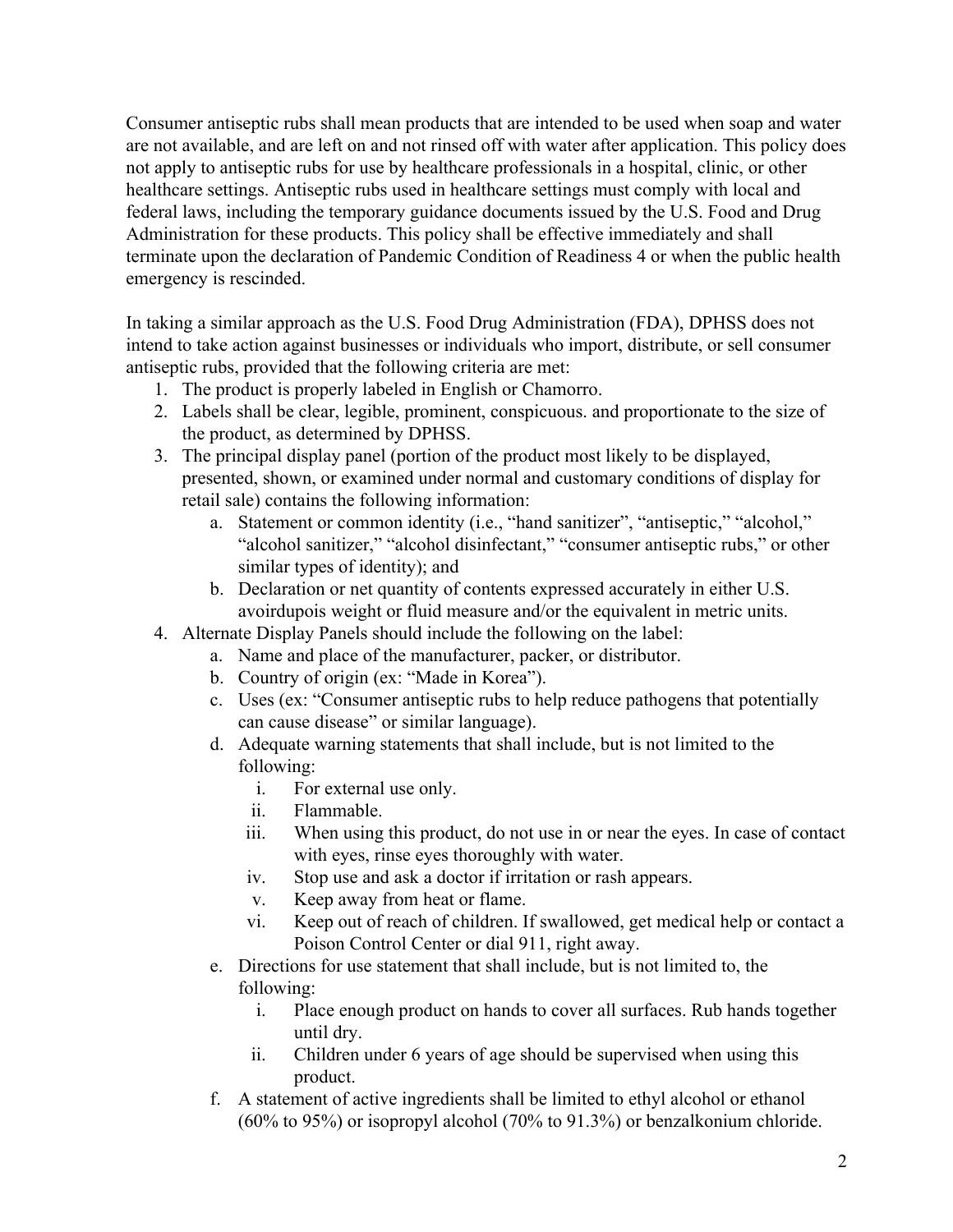- g. A listing of inactive ingredients that arc safe for use.
- h. Other information related to requirements for storage as specified by the manufacturer [i.e., Store between 15-30°C (59-86°F). Avoid freezing and excessive heat above 40°C (104°F)].
- i. Expiration date statement as indicated by the manufacturer.

Businesses are reminded that it is their responsibility to ensure that their products are in full compliance with the provisions of this temporary policy.

Failure to comply with the terms of this policy shall result in the automatic refusal of admission for those affected products, which shall be destroyed or exported back to the point of origin at the expense of the importer.

#### **Medicare Counseling Re-Opening**

The Division of Senior Citizens under DPHSS will resume one-on-one Medicare counseling to Medicare beneficiaries beginning June 9, 2020. If you are a Medicare beneficiary, family member, caretaker, or person who would like to schedule an appointment or get more information on Medicare you may contact the Division of Senior Citizens through the avenues below:

- 1. Phone call to: 735-7421 or 735-7415
- 2. Email to: Biba.SeniorCitizens@dphss.guam.gov

For more information contact Chad Palomo at the Division of Senior Citizens at 735-7421/7415 or through email at chad.palomo@dphss.guam.gov.

#### **Expanded COVID-19 Testing Continues**

DPHSS, in collaboration with the Government of Guam, the Mayors Council of Guam, private, and federal agencies continue expanded COVID-19 testing.

#### **Testing is free and open to the public. No symptoms are needed to qualify for testing. If your village is not listed, please proceed to a neighboring village for testing. Please bring an I.D., if one is available.**

The expanded testing schedule is as follows:

COVID-19 Drive-Through Testing:

- Thursday, June 4, 2020, 9 a.m. 12 p.m. at GHURA Elderly Public Housing, Dededo  $\circ$  Free and open to GHURA elderly & public housing Dededo residents
- Friday, June 5, 2020, 9 a.m. 12 p.m. at the Sinajana Mayor's office
	- Free and open to Sinajana residents
- Monday, June 8, 2020, 9 a.m. 11 a.m. at the DPHSS Central Public Health Center, Barrigada
	- Free and open to Palau residents
- Tuesday, June 9, 2020, 9 a.m. 12 p.m. at the DPHSS Southern Regional Community Health Center parking lot, Inarajan
	- Free and open to Inarajan residents
- Wednesday, June 10, 2020, 9 a.m. -12 p.m. at the Mongmong Church